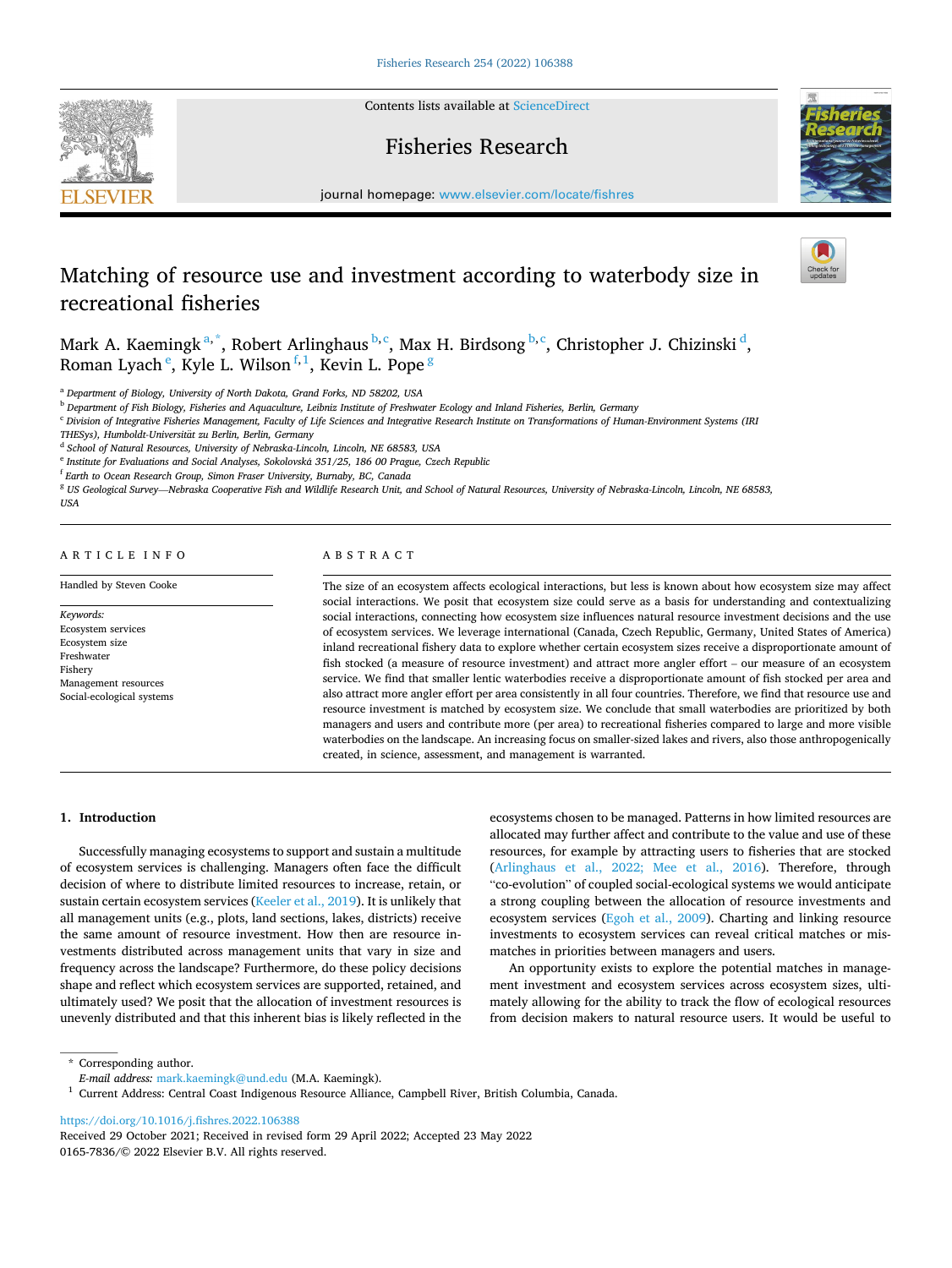<span id="page-1-0"></span>understand how decision makers and natural resource users collectively prioritize and view resources based on ecosystem size. In part, understanding these relationships can provide actionable information to managers as they struggle to manage complex social-ecological dynamics, such as recreational fisheries ([Arlinghaus et al., 2017](#page-4-0)). Smaller ecosystems, such as small lakes, have historically been viewed as less important with respect to their contribution to global processes and cycles ([Downing, 2010](#page-5-0)), perhaps as a function of their low visibility on the landscape. However, several studies have shown that small waterbodies contribute more, on a per unit area basis, than their larger counterparts with respect to carbon sequestration, regional biodiversity, fish production, and recreational use of lakes [\(Downing et al., 1990;](#page-5-0)  [Kelly et al., 2001; Reed-Andersen et al., 2000; Scheffer et al., 2006](#page-5-0)). We therefore expect that decision makers and natural resource users follow similar ecosystem-size dependencies within social-ecological systems and focus on smaller, rather than larger, lakes ([Meyerhoff et al., 2019](#page-5-0)). A social match should exist whereby small ecosystems will receive the most conservation and enhancement resources and ecosystem services (e.g., angling activity) per area (Fig. 1). Herein, we used inland recreational fisheries that span two continents and four countries (hereafter regions) to explore relationships among ecosystem size, resource investment, and ecosystem services. We test whether a social match existed between managers and anglers by evaluating fish stocking (i.e., investment resource) and angler effort (i.e., ecosystem service) across waterbody sizes.



**Fig. 1.** Conceptual diagram for recreational fisheries representing a social match of investment resources and ecosystem services between managers and anglers as a function of ecosystem size, assuming constant resource availability across ecosystem-size groups.

#### **2. Materials and methods**

#### *2.1. Study sites and data collection*

We collated data sets pertaining to lentic waterbody size, fish stocking, and angler behavior from Canada (Freshwater Fisheries Society of British Columbia), Czech Republic (Czech fishing union), Germany (Angler Association of Saxony), and United States of America (Nebraska Game and Parks Commission and University of Nebraska-Lincoln). We used surface area (ha), fish-biomass stocked (kg/ha), and angler effort (hrs/ha, number of anglers/ha, or angling days/ha) as indices for ecosystem size, resource investment, and ecosystem services, respectively. Fish culture and production often represent a substantial cost to management agencies and the decision on where and how much fish biomass to stock can reveal important resource allocation patterns ([Fujitani et al., 2020; Varkey et al., 2016\)](#page-5-0). Likewise, we interpret angler effort as an indication of the level of ecosystem services generated; ecosystems that are more valued putatively receive greater use by anglers per unit area ([Villamagna et al., 2014](#page-5-0)).

## *2.2. Sampling methods*

Canada – We evaluated 545 public waterbodies in British Columbia (Canada) that are managed and monitored by the Freshwater Fisheries Society of British Columbia (FFSBC) and British Columbia Ministry of Forests, Lands, Natural Resource Operations, and Rural Development (BC FLNRORD). Waterbodies were natural freshwater lakes stocked with hatchery-raised wild-strain rainbow trout *Oncorhynchus mykiss*. We assessed annual patterns in fish stocking biomass and angler effort from 1980 through 2018 for a total of 5206 different lake-years. Fish stocking occurred on an annual basis that varied in frequency (e.g., stocked every 1–3 years) and life stages including: fry (1.5 g), yearling (15 g), or catchable adults (*>*250 g). Annual angler effort (hrs) was estimated from observed effort based on several complementary methods including: aerial transects, highway cameras, trail cameras, and on-site angler interviews (see details in [Carruthers et al., 2018](#page-4-0) and [van Poorten](#page-5-0)  [and Brydle, 2018\)](#page-5-0).

Czech Republic – We evaluated 235 public lentic waterbodies in the Czech Republic (central Europe) that are managed by the Czech Fishing Union (Český Rybářský Svaz, z.s.). These waterbodies are diverse, ranging from dammed rivers to ponds and artificially created lakes. We assessed patterns in fish stocking and evaluated angler effort from 2005 through 2018. Fish stocking occurred on an annual basis and varied in frequency depending on the waterbody. Waterbodies were annually stocked with 25 important and popular fish species. Common carp *Cyprinus carpio* was the most stocked and harvested species (~80% of fish stocking and harvest by biomass). Other important fish species were bream *Abramis brama*, rainbow trout, European catfish *Silurus glanis*, northern pike *Esox lucius*, and pikeperch *Sander lucioperca*. Fish were stocked at various sizes either as fry and fingerlings (approximately 0–15 cm TL, total length) or as adults (approximately 15–100 cm TL). Biomass of stocked fish was assessed from mandatory plans for fish stocking. Angling effort was assessed from mandatory angling logbooks that are collected annually from all recreational anglers in the Czech Republic. Both datasets were provided by the Czech Fishing Unions. See [Lyach \(2020\)](#page-5-0) for more details regarding the recreational fisheries in the Czech Republic.

Germany – We evaluated 327 public lentic waterbodies in the German State of Saxony that are managed by the Angler Association of Leipzig. We assessed patterns in fish stocking and angler effort from 2014 through 2017. Fish stocking occurred on an annual basis and the stocking density varied depending on the waterbody. Waterbodies were annually stocked with a variety of popular species (e.g., rainbow trout, eel *Anguilla anguilla*, pikeperch, pike, carp) at various sizes (e.g., fry, fingerlings, adults). Stocking records were accurate as we used the statistics by the umbrella angler association who is the decision maker of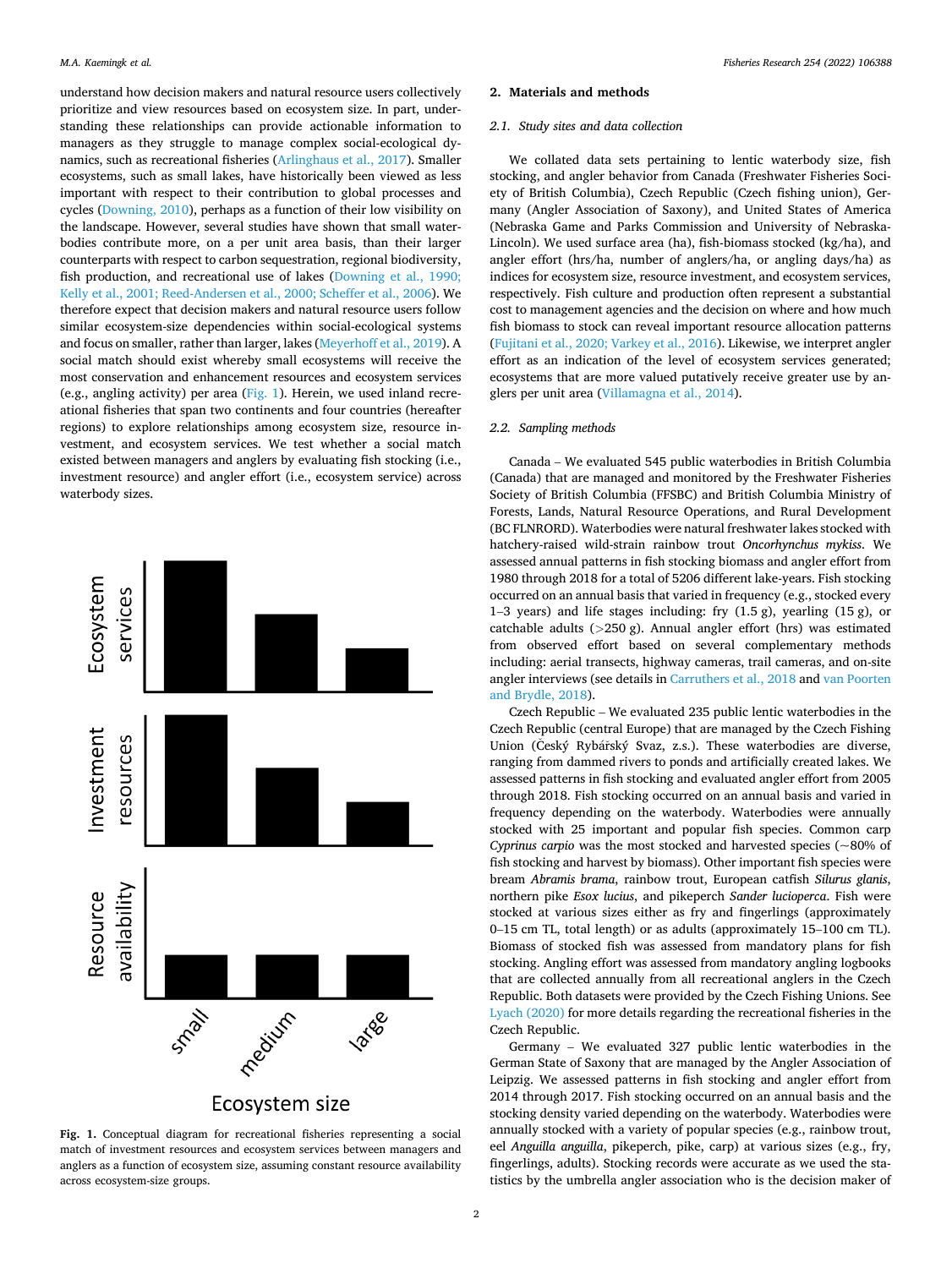the stocking activities. Angler effort (angler days) was assessed in a decentralized fashion by angling clubs who are members of the association. Anglers fill mandatory logbooks including data on effort spent and this information was fed through the angling clubs into a lake-specific effort database held by the association. The lake-specific angling effort data were collected through the angler licenses where there was a requirement on each angler to document catches as well as effort in angling days. Due to the additional layer of aggregation, from individual reports over clubs that then aggregate the individual data, uncertainty was higher for the effort data than for the stocking data.

United States of America – We evaluated 618 public lentic waterbodies in the U.S. State of Nebraska that are managed by Nebraska Game and Parks Commission. These waterbodies are diverse, ranging from natural Sandhill lakes, borrow and sand-gravel mining pits, small ponds, to larger flood control and irrigation reservoirs [\(Porath and Hurley,](#page-5-0)  [2005\)](#page-5-0). We assessed patterns in fish stocking across all waterbodies and evaluated angler effort on a subset of waterbodies from 2000 through 2018. Fish stocking occurred on an annual basis and varied in frequency depending on the waterbody. Waterbodies were stocked with a variety of popular sportfish species (e.g., channel catfish *Ictalurus punctatus*, rainbow trout, walleye *Sander vitreus*) at various sizes (e.g., fry, fingerlings, adults). Angler effort was assessed and estimated during April-October on a subset of waterbodies, representing each waterbody-size group, according to methods described in [Kaemingk](#page-5-0)  [et al. \(2018\).](#page-5-0)

## *2.3. Waterbody-size groups, surface area, fish-biomass stocked, and angler effort*

We chose to explore relationships among ecosystem size, resource investment, and ecosystem services using waterbody-size groups; groups are evident from discontinuities or gaps in existing waterbody sizes on the landscape. This approach is rooted in discontinuity theory, which has been applied in both ecological and social contexts to understand and account for processes occurring at distinct spatial and temporal scales ([Angeler et al., 2016; Nash et al., 2014\)](#page-4-0). Our previous work has shown that waterbody-size groups correspond to unique angler behavior (e.g., trip distance, time fished, and fish released and harvested) in recreational fisheries, a putative result of different spatial and temporal processes influencing these systems [\(Kaemingk et al., 2019\)](#page-5-0). Therefore, we anticipated that by identifying waterbody-size groups across the four regions it would allow us to further understand social relationships within recreational fisheries.

We assessed discontinuities in waterbody size for each of the four regions using the discontinuity detector ([Barichievy et al., 2018](#page-4-0)). We used Gap Rarity Index values to identify significant ( $\alpha = 0.05$ ) breaks or gaps in the distribution of waterbody sizes. This method offered an objective and meaningful way to group waterbodies into different waterbody-size groups; waterbody size-groups were loosely defined as extra small, small, medium, and large according to [Kaemingk et al.](#page-5-0)  [\(2019\).](#page-5-0) We then calculated resource availability by summing surface areas for each waterbody-size group for each of the four regions. Fish-biomass stocked and angler effort estimates were measured and reported at the waterbody and annual level. We calculated mean fish-biomass stocked for each waterbody and waterbody-size group across the years sampled (datasets spanned  $4 - 39$  years) and standardized these estimates according to surface area (i.e., kg stocked per ha) to serve as a comparable measure of resource investment. Similarly, we calculated mean angler effort for each waterbody sampled and waterbody-size group throughout the study period for each region (datasets spanned 4 – 39 years) and standardized these estimates according to surface area (e.g., hr per ha). Our estimates essentially provide resource investment and ecosystem service indices for a typical (i. e., average) year for a waterbody within each waterbody-size group.

#### *2.4. Analysis*

We evaluated whether an overarching social match existed among the four regions using beta regression ([Douma and Weedon, 2019\)](#page-5-0). We specifically analyzed the relationship between the proportion of mean biomass stocked and angler effort (response variables) to mean waterbody size (explanatory variable) at the waterbody-size group level  $(N = 11)$ . Proportions were calculated by region among the waterbody size groups for both biomass stocked and angler effort. Mean waterbody size (by waterbody-size group; reported in Table 1) was  $log_{10}$ -transformed to meet statistical assumptions and the betareg package was used for analysis ([Zeileis et al., 2016](#page-5-0)). We report pseudo  $R^2$  values as a global measure of the variation explained and significant negative relationships would indicate support for our hypothesis that small ecosystems receive increased investment resources and provide greater ecosystem services ([Fig. 1\)](#page-1-0).

## **3. Results**

We identified a pronounced social match between managers and anglers according to fish-biomass stocked as a measure of resource investment and angler effort as a measure of ecosystem service ([Fig. 2](#page-3-0)). There were significant negative relationships between biomass stocked (per unit area) and waterbody size (pseudo  $R^2 = 0.48$ ,  $z = 2.56$ ,  $P = 0.01$ ) and angler effort (per unit area) and waterbody size (pseudo  $R^2 = 0.47$ ,  $z = 2.52$ ,  $P = 0.01$ ). We also found regional variation in the number of waterbody-size groups (range: 2–4) and resource availability (Table 1). Most of the available surface area was contained in the largest waterbodies for the assessed regions of Germany and the United States of America, whereas surface area was more evenly distributed among the waterbody-size groups for Canada and the Czech Republic. Despite lower or equal absolute availability in terms of area, small waterbodies represent an important resource within recreational fisheries due to the disproportionate amount of investment resources directed at these systems per unit area through fish stockings and the magnitude of ecosystem services generated and received by anglers within these smaller ecosystems, again per unit area [\(Fig. 2](#page-3-0)).

#### **4. Discussion**

As predicted, we found a pronounced social match, using ecosystem size, between the allocation of resource investments and contribution of ecosystem services within recreational fisheries in lake landscapes of four countries when examined on a per unit area. Our findings extend previously identified ecosystem size-related stocking patterns [\(Fujitani](#page-5-0)  [et al., 2020; Welcomme, 2001\)](#page-5-0) to now include ecosystem size-related

**Table 1** 

Waterbody-size groups for Canada, Czech Republic, Germany, and United States of America that were identified by the discontinuity analysis and general waterbody characteristics (ha).

| Waterbody size                  | Mean    | N   | Median | Min    | Max     |
|---------------------------------|---------|-----|--------|--------|---------|
| Canada                          |         |     |        |        |         |
| Small (S)                       | 59.1    | 532 | 21.7   | 0.5    | 807.5   |
| Large $(L)$                     | 1788.3  | 13  | 1650.0 | 1154.4 | 2881.6  |
| <b>Czech Republic</b>           |         |     |        |        |         |
| Small (S)                       | 9.1     | 215 | 4.0    | < 0.1  | 52.0    |
| Medium (M)                      | 99.9    | 20  | 95.7   | 61.0   | 160.0   |
| Germany                         |         |     |        |        |         |
| Extra small (XS)                | $1.2\,$ | 238 | 1.0    | < 0.1  | 3.7     |
| Small (S)                       | 7.8     | 62  | 6.3    | 4.0    | 18.2    |
| Medium (M)                      | 148.8   | 27  | 66.4   | 25.0   | 719.5   |
| <b>United States of America</b> |         |     |        |        |         |
| Extra small (XS)                | 13.9    | 559 | 3.2    | < 0.1  | 104.4   |
| Small (S)                       | 140.2   | 20  | 139.6  | 114.9  | 182.1   |
| Medium (M)                      | 323.6   | 22  | 303.5  | 222.6  | 465.4   |
| Large $(L)$                     | 2612.3  | 17  | 1151.3 | 647.5  | 12140.6 |
|                                 |         |     |        |        |         |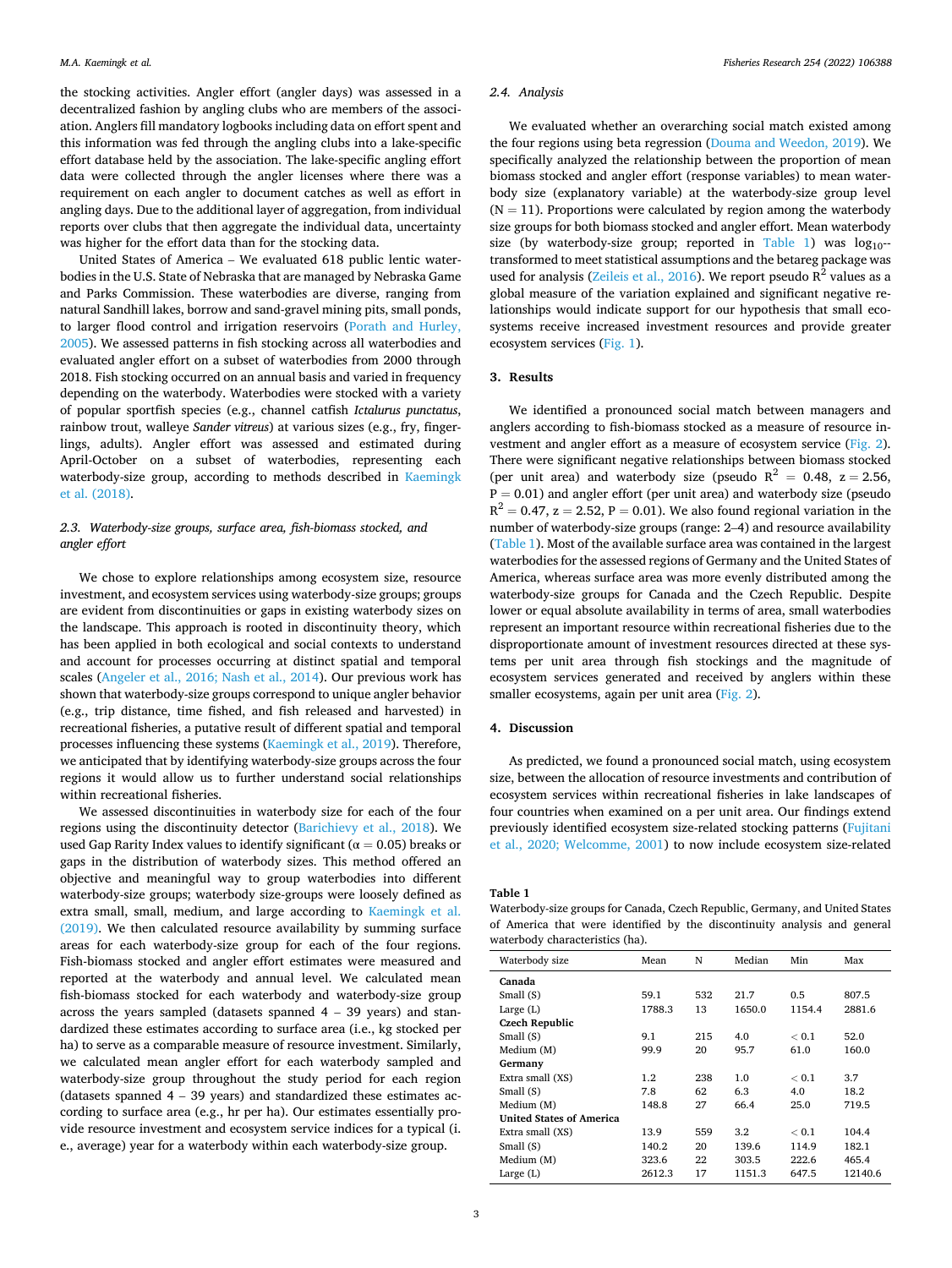*Fisheries Research 254 (2022) 106388*

<span id="page-3-0"></span>

**Fig. 2.** Total surface area (ha) and mean fish-biomass stocked (kg/ha) and angler effort (hrs/ha, number of anglers/ha, or angling days/ha) for each waterbody-size group for regions of Canada, Czech Republic, Germany, and United States of America (see methods for details). Waterbody size-groups were loosely defined as extra small, small, medium, and large according to [Kaemingk et al. \(2019\)](#page-5-0).

angler effort patterns, connecting an important relationship between natural resource managers and natural resource users. Our work also provides confirmation that ecosystem size can be used to predict complex social-ecological interactions at a (dynamic) equilibrium [\(Kae](#page-5-0)[mingk et al., 2019\)](#page-5-0), in this case the social importance of small waterbodies and their contribution and role in recreational fisheries. Exploring relationships among ecosystem size, investment resources, and ecosystem services reveal the potential co-evolution of social (e.g., angler access) and governance (e.g., stocking decisions) characteristics of coupled social-ecological systems.

Our findings suggest that social characteristics of recreational fisheries are important in terms of how ecosystem size scales with resource investments and angler use. Small waterbodies could be prioritized for stocking because it is more feasible and cost-effective to stock and monitor small systems ([Fujitani et al., 2020; Welcomme, 2001\)](#page-5-0). Angler access and behavior also varies across ecosystem size [\(Kane et al., 2020](#page-5-0)), with large systems often requiring a boat and greater financial investment. As a result, small systems were prioritized by both managers and anglers, likely because of their social characteristics and local accessibility (i.e., effects of strong spatial structuring, [Kaemingk et al., 2020](#page-5-0)). Independent of the exact mechanism, our work shows a social match between managers and anglers within recreational fisheries. Inland landscapes contain a diversity of waterbodies that range in size, frequency, access and productivity. In this context, our work and other studies show that per unit area small waterbodies serve as extremely valuable fishery resources by disproportionately supporting a majority of angler effort ([Flickinger et al., 1999; Meyerhoff et al., 2019](#page-5-0)) and attracting many resource investment decisions related to stocking ([Fujitani et al., 2020](#page-5-0)). Further exploring how ecosystem size influences management decisions and subsequent efforts will aid in revealing overlooked relationships and afford options for managing complex social-ecological systems and sustaining ecosystem services. Arguably, all ecosystem sizes are valuable, but each size could be serving varied roles depending on the ecological, governance, and social priorities and context.

We identified overarching patterns among the four regions in resource investment and ecosystem services. Spatial patterns of investment-use relationships in inland recreational fisheries may therefore be robust to variation in geological, social, and ecological conditions that shape resource investment decisions and use within these social-ecological systems. The geology of lake formation and anthropogenic actions of creating reservoirs, pit lakes or ponds created variation in the size and frequency of waterbodies on the landscape leaving some regions (Czech Republic and Saxony, Germany - ponds, artificial lakes; Canada - alpine lakes) unable to support very large natural waterbodies. Although this could have led to variation in management and angler behavior among regions, on a per ha basis small waterbodies were consistently prioritized both in terms of investments as well as the ecosystem services provided to anglers.

It is worth noting that, though the resource investment patterns were similar across regions, there was variation in the magnitude of resource investment among regions (highest - Czech Republic, lowest – Canada). The number of management units may be responsible for the discrepancies in stocking rates; Czech Republic had the fewest number of small waterbodies ( $N = 215$ ) and Canada had the greatest number of small waterbodies ( $N = 532$ ), likely requiring investment resources to be spread more sparingly among management units for Canada.

Differences in the prioritization of ecosystem sizes may inform the development and implementation of management efforts to support and sustain key ecosystem services. Decision makers are likely adjusting and allocating resources to align with the magnitude of use and ecosystem services being generated by each ecosystem or their perceived importance within these complex systems ([Mooney et al., 2020\)](#page-5-0). Other reasons for management decision making broadly relates to "feasibility" of actions [\(Riepe et al., 2017\)](#page-5-0). In our study, also differences in angler harvest could prompt management agencies to increase stocking efforts in small systems that may be more vulnerable to overexploitation ([Mosindy et al., 1987](#page-5-0)). Strong feedbacks are likely to exist between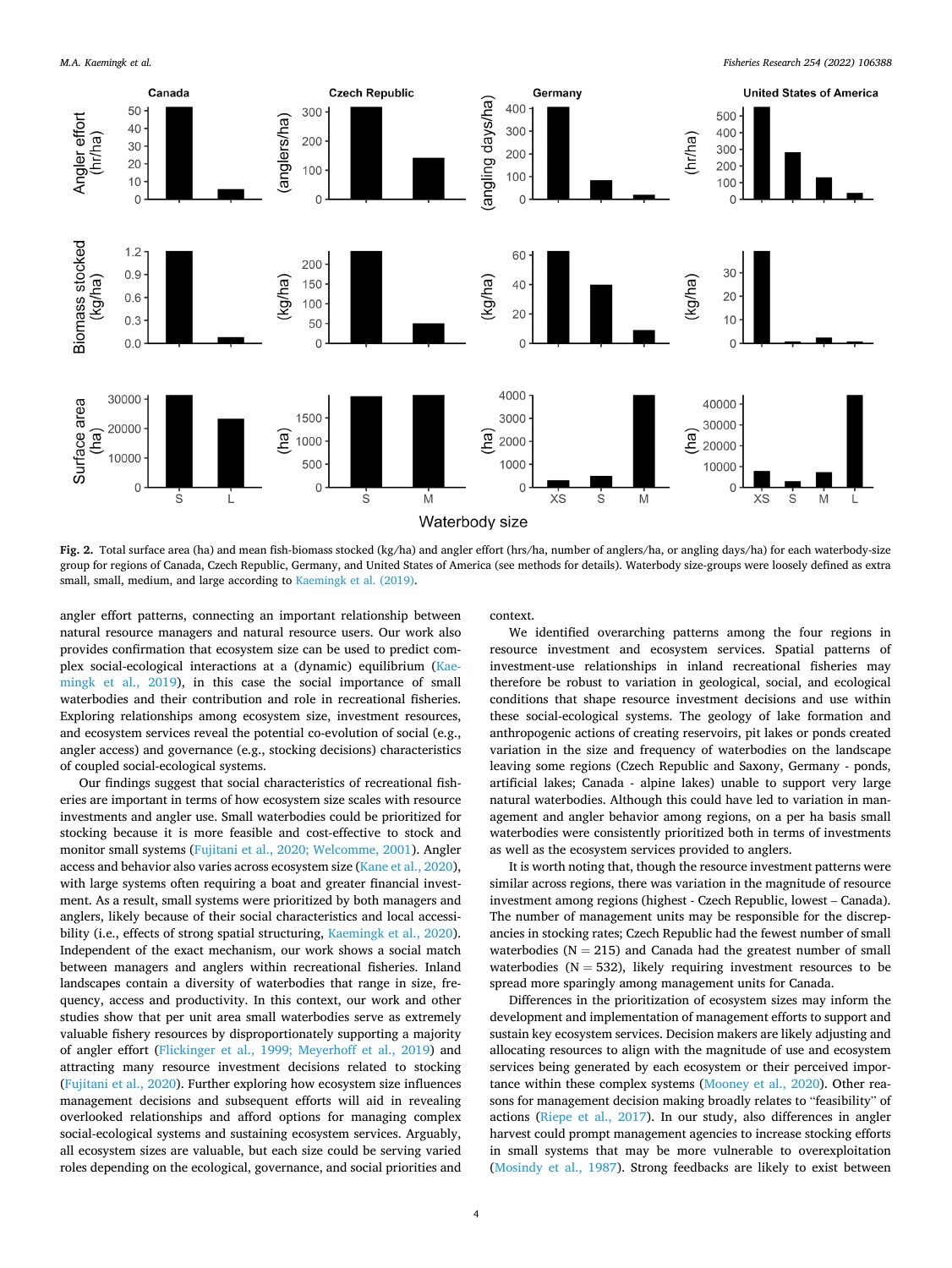<span id="page-4-0"></span>anglers and managers ([Fujitani et al., 2020; Matsumura et al., 2019; Mee](#page-5-0)  [et al., 2016; Riepe et al., 2017; van Poorten et al., 2011; Ward et al.,](#page-5-0)  [2016\)](#page-5-0), potentially creating and reinforcing a match between investment resources and ecosystem services provided to anglers. It is also plausible that stocking efforts can lead to greater angler effort within small waterbodies (Dabrowksa et al., 2017), artificially elevating ecosystem services within these systems ([Hühn et al., 2014; Johnston et al., 2018](#page-5-0)). Fish stocking might in some cases simply be a demonstrative action that agencies are interested in maintaining fish stocks (Arlinghaus et al., 2022), whereas the actual effectiveness of stocking in terms of generating fish catch is likely variable across systems and depends on whether the species is naturally recruiting or culture-based [\(Johnston et al.,](#page-5-0)  [2018; Lorenzen et al., 2012](#page-5-0)). When relying on release of catchable fish, fish stocking has been shown to increase angler effort immediately after stocking events ([Harmon et al., 2018](#page-5-0)), creating pulsed patterns in angler effort and positive feedbacks (Askey et al., 2013; Mee et al., 2016). Anglers respond to changes in stocking over time through the ecological changes to fishing quality ([Matsumura et al., 2019; Mee et al., 2016;](#page-5-0)  [Wilson et al., 2020](#page-5-0)). Anglers also affect fish stocks through catch and harvest that can deplete fish populations [\(Wilson et al., 2016\)](#page-5-0) and move catches to a regional average [\(Matsumura et al., 2019; Wilson et al.,](#page-5-0)  [2020\)](#page-5-0), meriting a subsequent management action in fish stocking. Importantly, it may be less feasible to stock larger waterbodies at the same per ha rate as small waterbodies [\(Welcomme, 2001\)](#page-5-0), explaining our findings.

#### **5. Conclusions**

We demonstrate that considering ecosystem size extends beyond just ecology and benefits the multidisciplinary social-ecological framework to better understand complex systems ([Ostrom, 2009\)](#page-5-0). For example, discontinuities in ecosystem size can provide opportunities to reveal important social relationships ([Kaemingk et al., 2019\)](#page-5-0), shedding light on how ecosystems are being prioritized from a governance and social use standpoint. Future studies could expose critical social relationships for multi-user systems (agricultural landscapes, marine protected areas, managed forests) that are governed by different entities. Drawing from existing ecological-ecosystem size knowledge (e.g., [Post et al., 2000\)](#page-5-0), we can then add social knowledge to predict which ecosystems may be more vulnerable to a loss of key ecosystem services. Management efforts may then redirect limited resources to other overlooked, yet critical, ecosystem sizes and associated ecosystem services. Our work suggest that small lakes should receive attention by management, assessment, and science.

#### **CRediT authorship contribution statement**

**Mark A. Kaemingk:** Project administration, Supervision, Conceptualization, Visualization, Formal analysis, Writing – original draft. **Robert Arlinghaus:** Funding acquisition, Conceptualization, Data curation, Writing – review & editing. **Max H. Birdsong:** Data curation, Writing – review & editing. **Christopher J. Chizinski:** Funding acquisition, Project administration, Supervision, Writing – review & editing. **Roman Lyach:** Data curation, Writing – review & editing. **Kyle L. Wilson:** Data curation, Writing – review & editing. **Kevin L. Pope:**  Funding acquisition, Project administration, Supervision, Methodology, Conceptualization, Writing – review  $\&$  editing.

#### **Declaration of Competing Interest**

The authors declare that they have no known competing financial interests or personal relationships that could have appeared to influence the work reported in this paper.

#### **Acknowledgements**

We thank Theresa Godin, Paul Askey, and Eric Parkinson, and fishery biologists from FFSBC and BC FLNRORD for providing data on stocking, effort, and lake characteristics for British Columbia. KLW was funded under the Banting Postdoctoral Fellowship Program. The Czech Fishing Union (namely Jaroslava Fryšová, Pavel Horáček and Dušan Hýbner) provided necessary fisheries data. Anglers and angling guards in Czechia made this study possible. This study was created as a part of a project "Setting the conditions and the environment for international and crosssector cooperation (IRDA)", registration number (CZ.02.2.69/0.0/0.0/ 18\_054/0014660) financed from the Operation Programme Research, Development and Education, European Structural and Investment Funds and the Ministry of Educations, Youth and Sports of the Czech Republic. The German project was supported by the project "AQUATAG - Leisure Activities on Inland Waters: Dynamics, Ecological Impact, Social Significance and Sustainable Management", which is funded by the Federal Ministry of Education and Research under the grant number: 033W046A to RA. The German data were kindly provided by Friedrich Richter and Matthias Kopp from the Angler Association Leipzig e.V. We thank the numerous (*>* 60) clerks, biologists, and students that assisted collecting the U.S. data. The U.S. project was funded by Federal Aid in Sport Fish Restoration project F-182-R, which was administered by the Nebraska Game and Parks Commission, and by the Nebraska Public Power District agreement no. 4200002717. The Institutional Review Board for the Protection of Human Subjects approved the research protocol (IRB Project ID 14051). Any use of trade, firm, or product names is for descriptive purposes only and does not imply endorsement by the U.S. Government. Kai Lorenzen and an anonymous reviewer provided helpful comments to improve the manuscript. CJC was supported by Hatch funds through the Agricultural Research Division at the University of Nebraska-Lincoln and from Federal Aid in Wildlife Restoration Project W-120-T, which was administered by the Nebraska Game and Parks Commission. The Nebraska Cooperative Fish and Wildlife Research Unit is jointly supported by a cooperative agreement among the U.S. Geological Survey, the Nebraska Game and Parks Commission, the University of Nebraska, the U.S. Fish and Wildlife Service, and the Wildlife Management Institute.

#### **References**

- Angeler, D.G., Allen, C.R., Barichievy, C., Eason, T., Garmestani, A.S., Graham, N.A.J., Granholm, D., Gunderson, L.H., Knutson, M., Nash, K.L., Nelson, R.J., Nyström, M., Spanbauer, T.L., Stow, C.A., Sundstrom, S.M., 2016. Management applications of discontinuity theory. J. Appl. Ecol. 53, 688–698. https://doi.org/10.1111/1365 [2664.12494.](https://doi.org/10.1111/1365-2664.12494)
- Arlinghaus, R., Alós, J., Beardmore, B., Daedlow, K., Dorow, M., Fujitani, M., Hühn, D., Haider, W., Hunt, L.M., Johnson, B.M., Johnston, F., Klefoth, T., Matsumura, S., Monk, C., Pagel, T., Post, J.R., Rapp, T., Riepe, C., Ward, H., Wolter, C., 2017. Understanding and managing freshwater recreational fisheries as complex adaptive social-ecological systems. Rev. Fish. Sci. Aquac. 25, 1–41. [https://doi.org/10.1080/](https://doi.org/10.1080/23308249.2016.1209160)  [23308249.2016.1209160](https://doi.org/10.1080/23308249.2016.1209160).
- Arlinghaus, R., Riepe, C., Theis, S., Pagel, T., Fujitani, M., 2022. Dysfunctional information feedbacks cause the emergence of management panaceas in socialecological systems: the case of fish stocking in inland recreational fisheries. J. Outdoor Recreat. Tour., 100475 [https://doi.org/10.1016/j.jort.2021.100475.](https://doi.org/10.1016/j.jort.2021.100475)
- Askey, P.J., Parkinson, E.A., Post, J.R., 2013. Linking fish and angler dynamics to assess stocking strategies for Hatchery-Dependent, Open-Access Recreational Fisheries. North Am. J. Fish. Manag. 33, 557–568. [https://doi.org/10.1080/](https://doi.org/10.1080/02755947.2013.785996)  02755947.2013.78599
- Barichievy, C., Angeler, D.G., Eason, T., Garmestani, A.S., Nash, K.L., Stow, C.A., Sundstrom, S., Allen, C.R., 2018. A method to detect discontinuities in census data. Ecol. Evol. 8, 9614–9623. [https://doi.org/10.1002/ece3.4297.](https://doi.org/10.1002/ece3.4297)
- Carruthers, T.R., Dabrowska, K., Haider, W., Parkinson, E.A., Varkey, D.A., Ward, H., McAllister, M.K., Godin, T., Poorten, B.V., Askey, P.J., Wilson, K.L., Hunt, L.M., Clarke, A., Newton, E., Walters, C., Post, J.R., 2018. Landscape-scale social and ecological outcomes of dynamic angler and fish behaviours: processes, data, and patterns. Can. J. Fish. Aquat. Sci. [https://doi.org/10.1139/cjfas-2018-0168.](https://doi.org/10.1139/cjfas-2018-0168)
- Dabrowksa, K., Hunt, L.M., Haider, W., 2017. Understanding how angler characteristics and context influence angler preferences for fishing sites. North Am. J. Fish. Manag. 37, 1350–1361.<https://doi.org/10.1080/02755947.2017.1383325>.